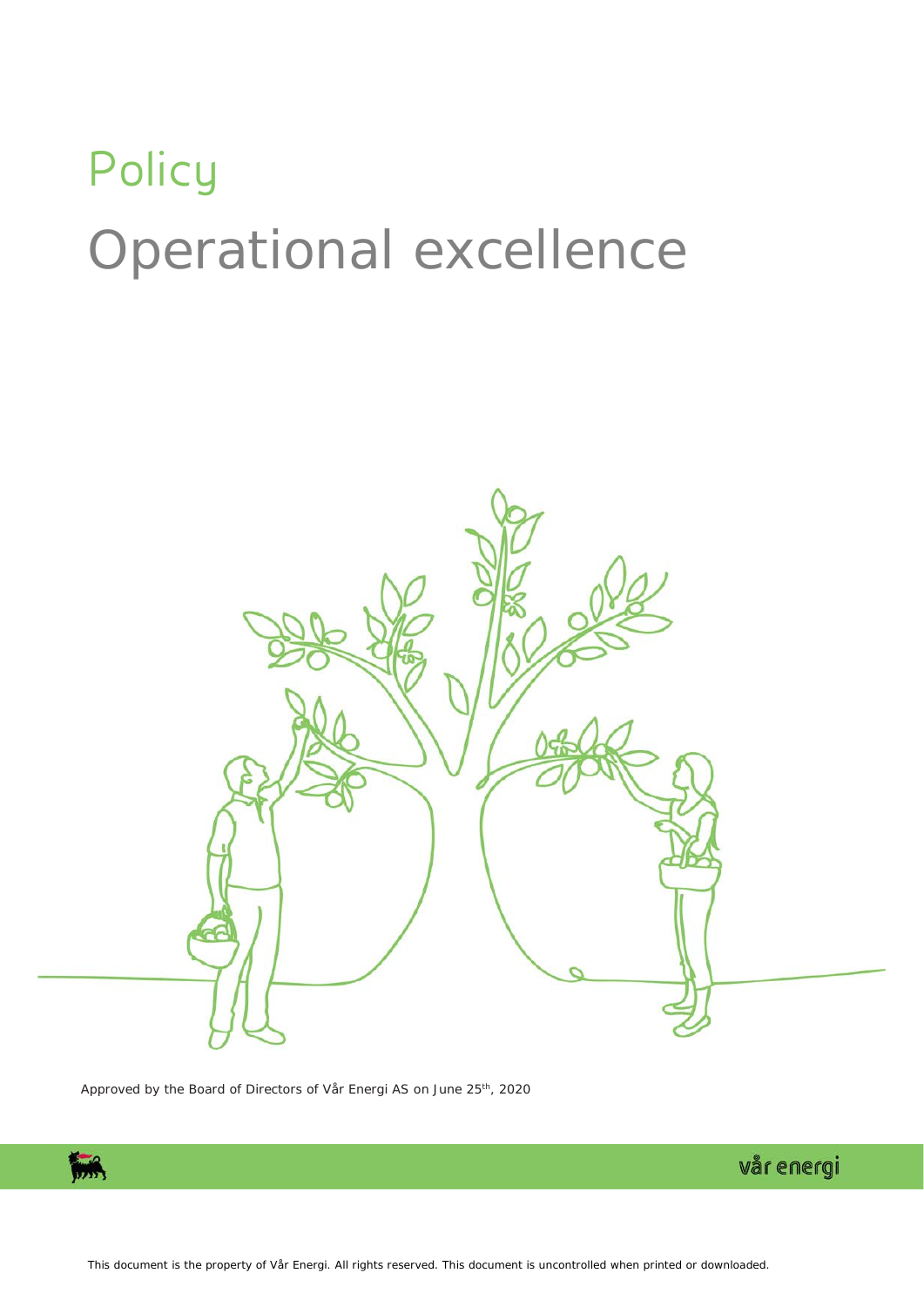

## vår energi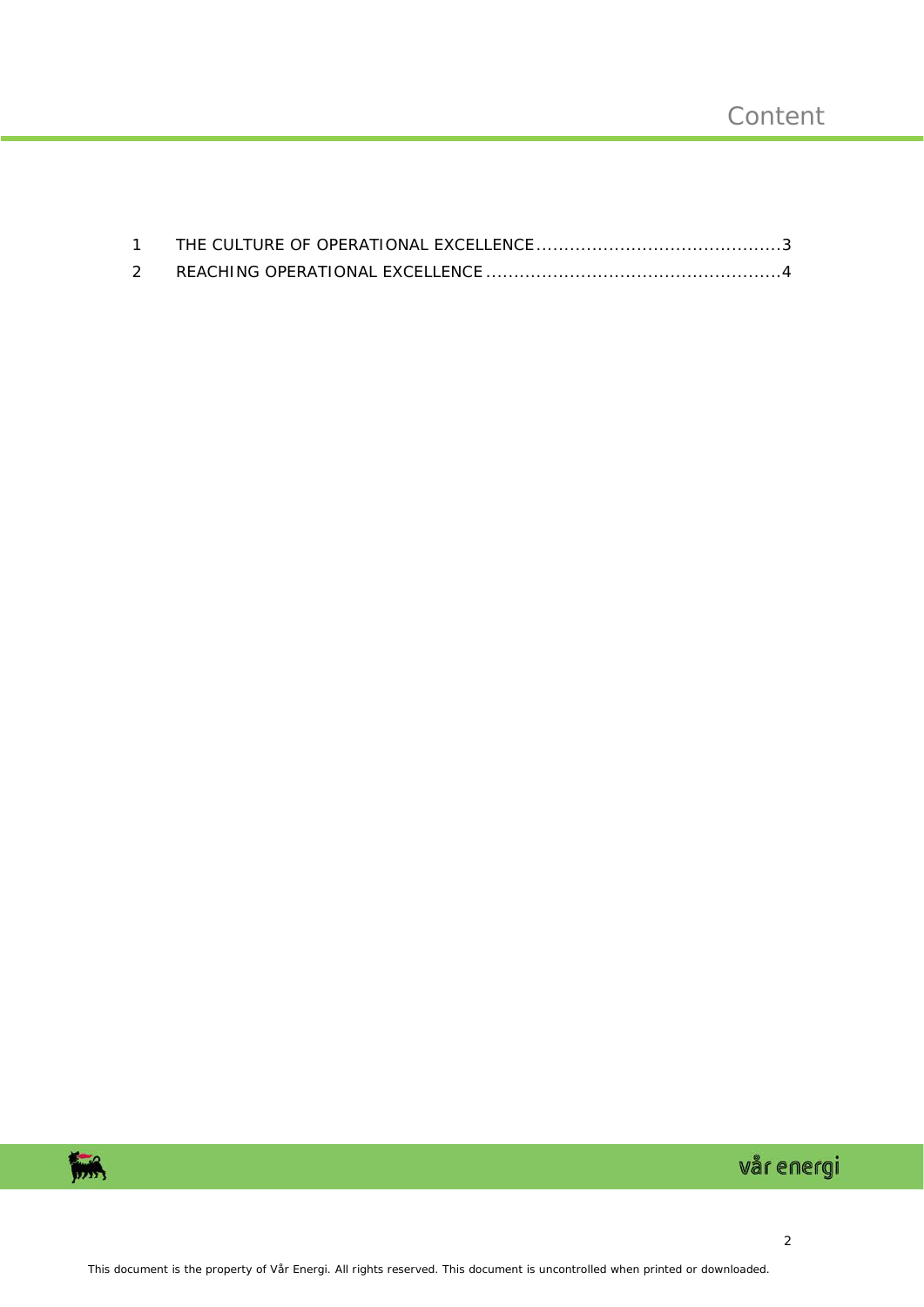## <span id="page-2-0"></span>**1 THE CULTURE OF OPERATIONAL EXCELLENCE**

**THE CONSTANT AND SYSTEMATIC SEARCH FOR OPERATIONAL EXCELLENCE IS A FUNDAMENTAL COMPONENT OF VÅR ENERGI'S CULTURE AND A KEY VALUE TO SUSTAIN ITS COMPETITIVE ADVANTAGE AND GUARANTEE CONSTANT ATTENTION TO SAFETY, HEALTH AND ENVIRONMENTAL PROTECTION.**

- Vår Energi considers innovation as a key element for operational excellence and stimulates creative processes providing incentives for virtuous behaviours.
- Vår Energi pursues the continuous improvement of processes, competencies and products as a lever to enhance operational performance.
- Vår Energi is committed to increasing the efficiency of its activities while promoting respect for health, safety and the environment, paying constant attention to the effectiveness and reliability of the company's processes.
- Vår Energi encourages the dissemination of the operational excellence culture at all levels and departments, adopting the most appropriate tools to share its know-how and best practices.